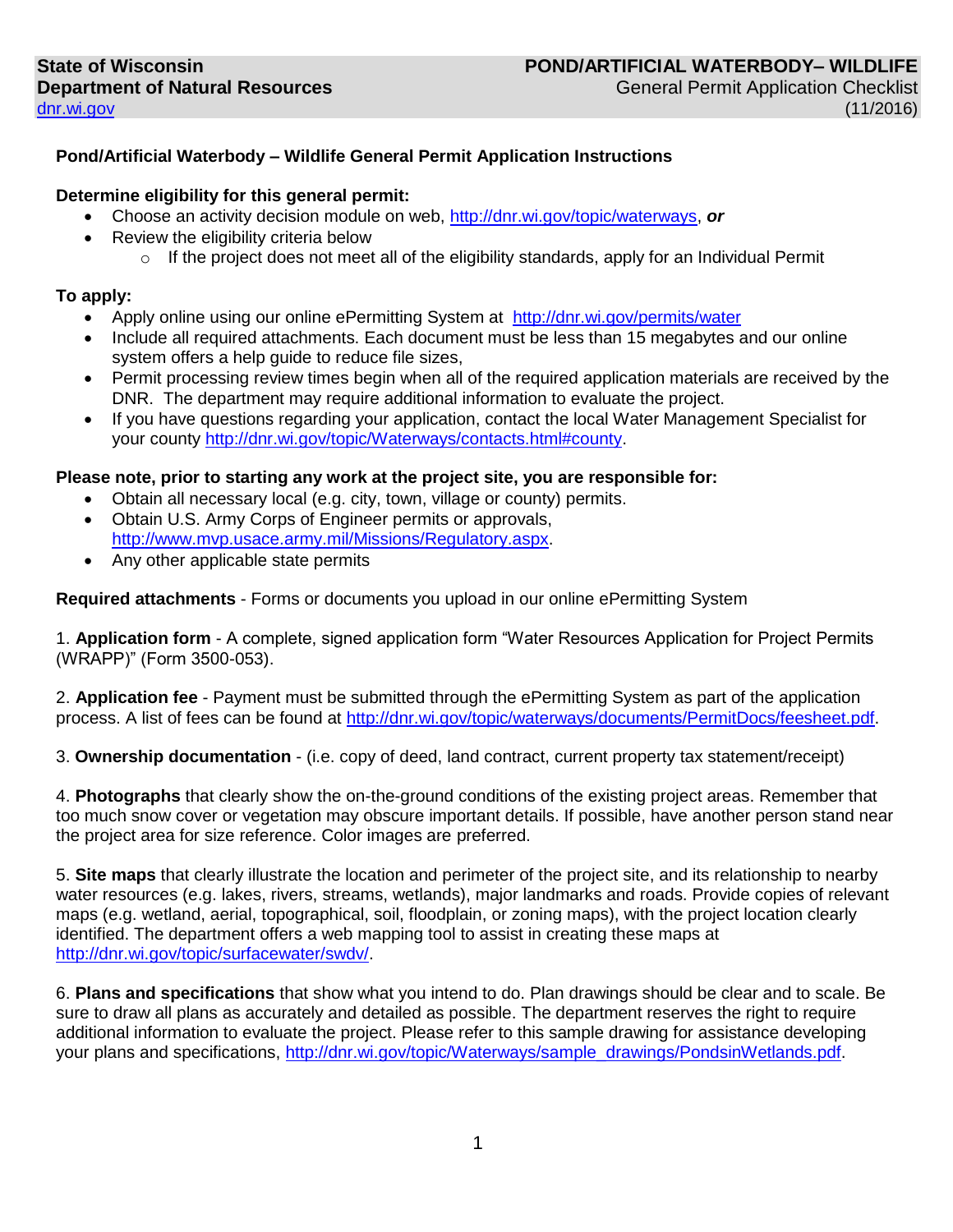7. **Narrative description** of your proposal on a separate page. Please include:

- What the project is, purpose of project, and need for the project
- How you intend to carry out the project, including methods, materials, and equipment
- Your proposed construction schedule and sequence of work
- What temporary and permanent erosion control measures will be used
- The location of any disposal area for dredged or excavated materials
- For disturbances or fill, provide a description of type, composition, and quality of materials
- How you plan to avoid, minimize and mitigate impacts to waterways
- Area (e.g. linear feet) impacted

8. **Endangered and threatened resources** - The applicant is not required, but is encouraged to request an endangered resources (ER) review letter before applying for the permit. Information on how to obtain a review can be found by visiting the website at [http://dnr.wi.gov/topic/ERReview/Review.html.](http://dnr.wi.gov/topic/ERReview/Review.html) The applicant can also visit the NHI Public Portal, [http://dnr.wi.gov/topic/ERReview/PublicPortal.html,](http://dnr.wi.gov/topic/ERReview/PublicPortal.html) to determine if a full ER Review is required. Read the 'What is an ER Preliminary Assessment and what do the results mean?' section to determine follow-up steps.

9. **Historical and cultural resources** - If you are aware there is a historical or cultural resource present, you are **required** to contact the Wisconsin State Historical Society to verify and receive documentation that the activity will not result in an adverse impact to these resources.

| <b>Eligibility criteria:</b><br>Projects that do not meet all criteria are not eligible for this general permit. If your project<br>does not qualify for this general permit, you may apply for an individual permit.                                                                                                                                                                                                                                                      |  |
|----------------------------------------------------------------------------------------------------------------------------------------------------------------------------------------------------------------------------------------------------------------------------------------------------------------------------------------------------------------------------------------------------------------------------------------------------------------------------|--|
| The purpose of the pond or artificial waterbody shall be wetland conservation as determined<br>under ch. NR 353 and all standards for construction of the ponds in ss. NR 353.04 and 353.05<br>will be met.                                                                                                                                                                                                                                                                |  |
| Reporting and monitoring requirements in s. NR 216.48 (4) will be followed.                                                                                                                                                                                                                                                                                                                                                                                                |  |
| The site shall meet the construction site performance standards of s. NR 151.11 for land<br>disturbing construction activities for non-transportation projects and s. NR 151.23 for<br>transportation projects.                                                                                                                                                                                                                                                            |  |
| The pond or artificial water body is designed in accordance with best management practices<br>required for stormwater discharge permits under ch. NR 216, or to meet a local ordinance for<br>stormwater management.                                                                                                                                                                                                                                                       |  |
| The pond or artificial water body may not be associated with any metallic or non-metallic mining<br>project.                                                                                                                                                                                                                                                                                                                                                               |  |
| Erosion and sediment control best management practices shall be designed in accordance with s.<br>NR 216.46 (6).                                                                                                                                                                                                                                                                                                                                                           |  |
| A site specific erosion control plan designed in accordance with s. NR 216.46 (1) to (4).                                                                                                                                                                                                                                                                                                                                                                                  |  |
| Erosion control measures shall meet or exceed the technical standards for erosion control<br>approved by the department under subch. V of ch. NR 151. Any area where topsoil is exposed<br>during placement, repair or removal of a structure shall be immediately seeded and mulched to<br>stabilize disturbed areas and prevent soils from being eroded and washed into the waterway.<br>These standards can be found at: http://dnr.wi.gov/topic/stormwater/standards/. |  |